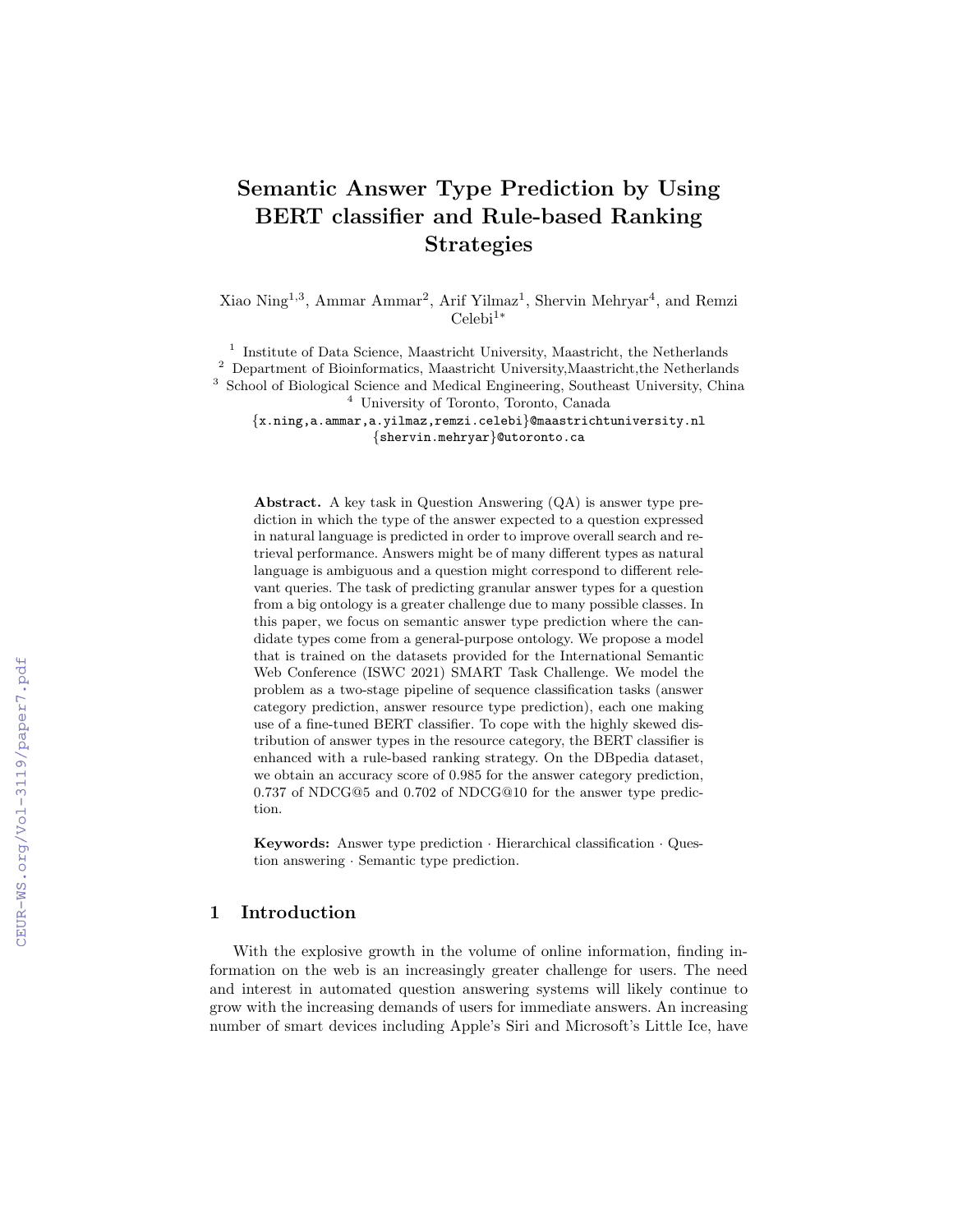embedded question answering (QA) systems which provide efficient and interactive assistance to their users. Natural language questions present a particular challenge due to the fact that the semantics are often ambiguous and highly context dependent. While a number of approaches have been proposed to deal with natural language question ambiguity and the provision of correct answers in QA systems [1], approaches such as predicting the type of expected answer by reducing the number of relevant candidates are used in practice to improve search/retrieval quality.

Currently, a modular architecture which integrates Answer Type Modeling modules that limit the subset of possible candidate answers through the use of information retrieval techniques, is embedded in most question answering systems [2]. The answer type modeling or prediction task aims to identify the type of results in order to filter out irrelevant results, which notably increases the performance of question answering systems. Generally, answers to questions can be categorized into a few basic programming data types such as boolean(true/false), numeric and *string*. A fine-grained classification of answer types would be possible when tasks are modeled to predict the semantic types from an ontology. However, the task becomes significantly more challenging when a target ontology contains a large number of types. To address this challenge, the SMART challenge dataset, which consists of questions, categories and answer types, was released by the organizers in the International Semantic Web Conference (ISWC 2020/2021) [3, 4]. The task is to provide answer categories (Task 1) and answer types (Task 2), where the answer types for "resource" category are sub-lists of ontology classes to WikiData or the DBpedia KGs.

The SMART challenge dataset provides a training set of natural language questions alongside a single given answer category (boolean, literal or resource) and 1-6 given answer types. Most questions in the resource category have several answer types ranging from the specific to the general, according to the subsumption hierarchy contained in the ontology. The task is then to achieve the highest accuracy for answer category and highest NDCG [5] values for answer type prediction. In this paper, we introduce our approach for identifying the answer types of a given question utilizing fine-tuned BERT classifiers. We used the ontology hierarchy of DB pedia KG to generate the general answer type and specific answer type for each question using fine-tuned BERT classifiers. We also designed a rule-based strategy to update the probabilities of answer type candidates. Experiments confirm that our approach can achieve outstanding performance. On the DBpedia dataset, we achieved a maximum accuracy score of 0.985 for the answer category prediction, 0.737 of NDCG@5 and 0.702 of NDCG@10 for the answer type prediction. Associated data, code and learned models for this work can be accessed at Github repository <sup>5</sup> .

<sup>5</sup> https://github.com/xiao-nx/ISWC2021 SMART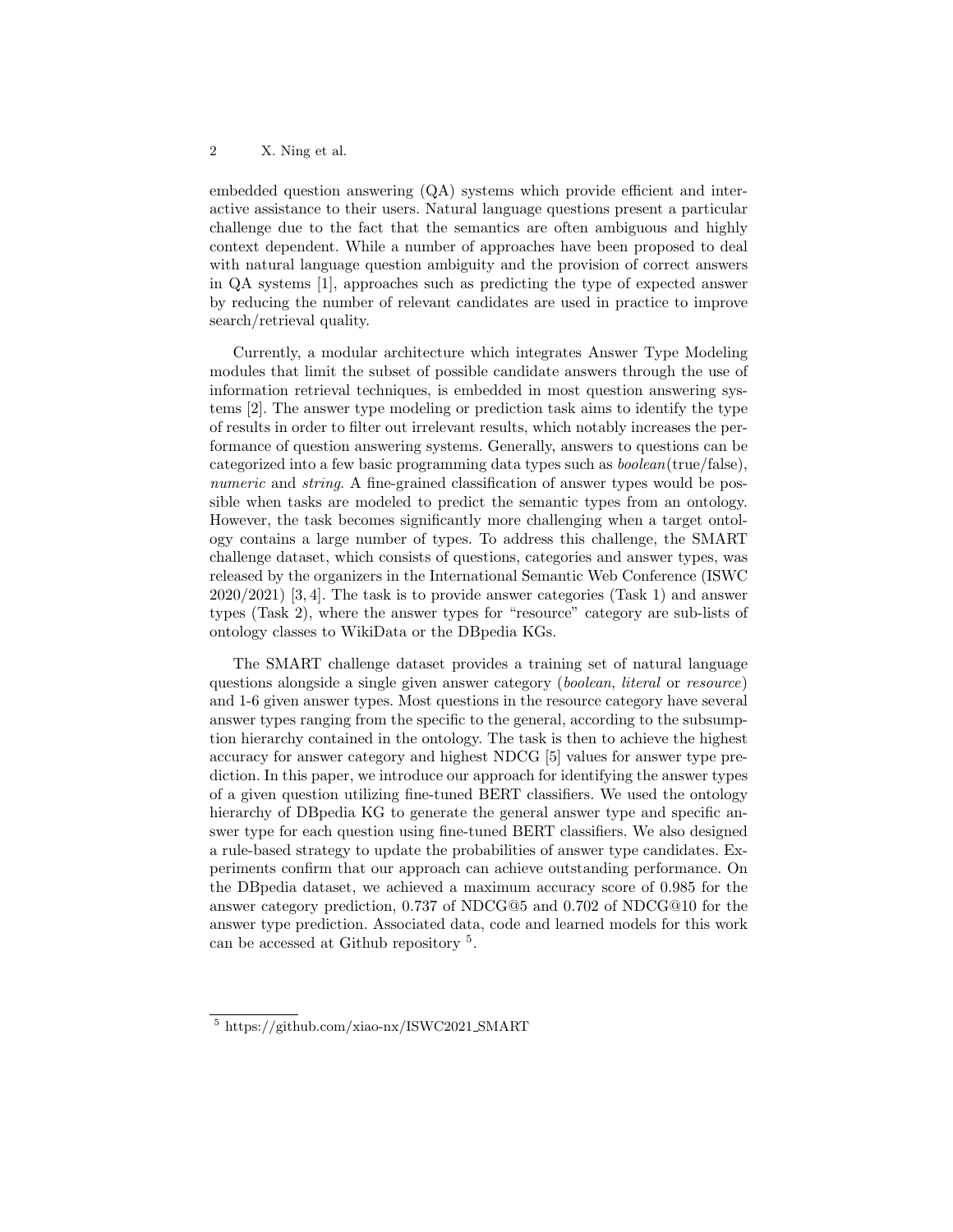## 2 Related Work

Generally, identifying the answer type is one of the key steps in a question answering system. Therefore, the dominant approach to question answering begins with building a labeled query-type dataset and then performing answer type prediction modeling to limit the subset of possible candidates [2, 6]. Recently, various approaches have been proposed to tackle this problem. For example, Abdi et al. [7] proposed an ontology-based question answering system based on an Inferring Schema Mapping (ISM) method, which uses the combination of syntactic and semantic information, and attribute-based inference. They converted the natural language queries given by users into ontological knowledge base queries, finally successfully applied it in the physics domain. Yavuz et al. [8] proposed a bidirectional LSTM model to infer answer types in conjunction with semantic parsing, which maps a natural language question into its semantic representation logical form. This representation relates to meaning stored structurally in knowledge bases by recursively computing vector representations.

The task of answer type prediction can be also seen as an extreme multi-label text classification problem where questions need to be labeled with a relevant subset of classes (e.g., from a big KG) [9]. Traditional machine learning methods and deep learning methods are two main approaches to address multi-label text classification. One of the most common way of traditional machine learning methods is to use a one-versus-all approach where a classifier per class is learned [10]. This approach suffers from i) computational complexity and ii) class imbalance when the sample size grows to a large size. In addition, many tree-based methods [11, 12] and label-embedding based methods [13, 14] have been proposed to overcome these limitations. While tree-based methods aim to produce a balanced tree structure, label-embedding based methods map labels in low-dimensional vector (embedding) space to reduce the effective label space. Label-embedding can be contextualized with the use of KG embeddings. KG embeddings have been used in several types of applications including recommendation systems and question answering [15]. The main idea behind KG embeddings is to preserve the information of the knowledge graph while representing each entity/relation as a low-dimensional vector.

Deep learning methods have achieved outstanding results in natural language processing domain, and BERT-based deep learning methods have achieved the sate-of-the-art performance in almost downstream tasks over recent years. Bidirectional Encoder Representations from Transformers (BERT) is a popular language representation model based on the Transformer model architecture, which was published in 2018 by Google AI researchers [16]. Many research works have demonstrated that fine tuned BERT can achieve state-of-the-art performance in a wide range of nature language processing tasks, including Named Entity Recognition, Question Answering and others. Kertkeidkachorn et al. [17] presented a hierarchical contextualized-based approach, which builds on top of state-of-theart contextualized models and the hierarchical strategy to deal with the hierarchical answer types, choosing BERT to undertake the corresponding multiclass classification and multi-label classification tasks. Vinay Setty et al. [18]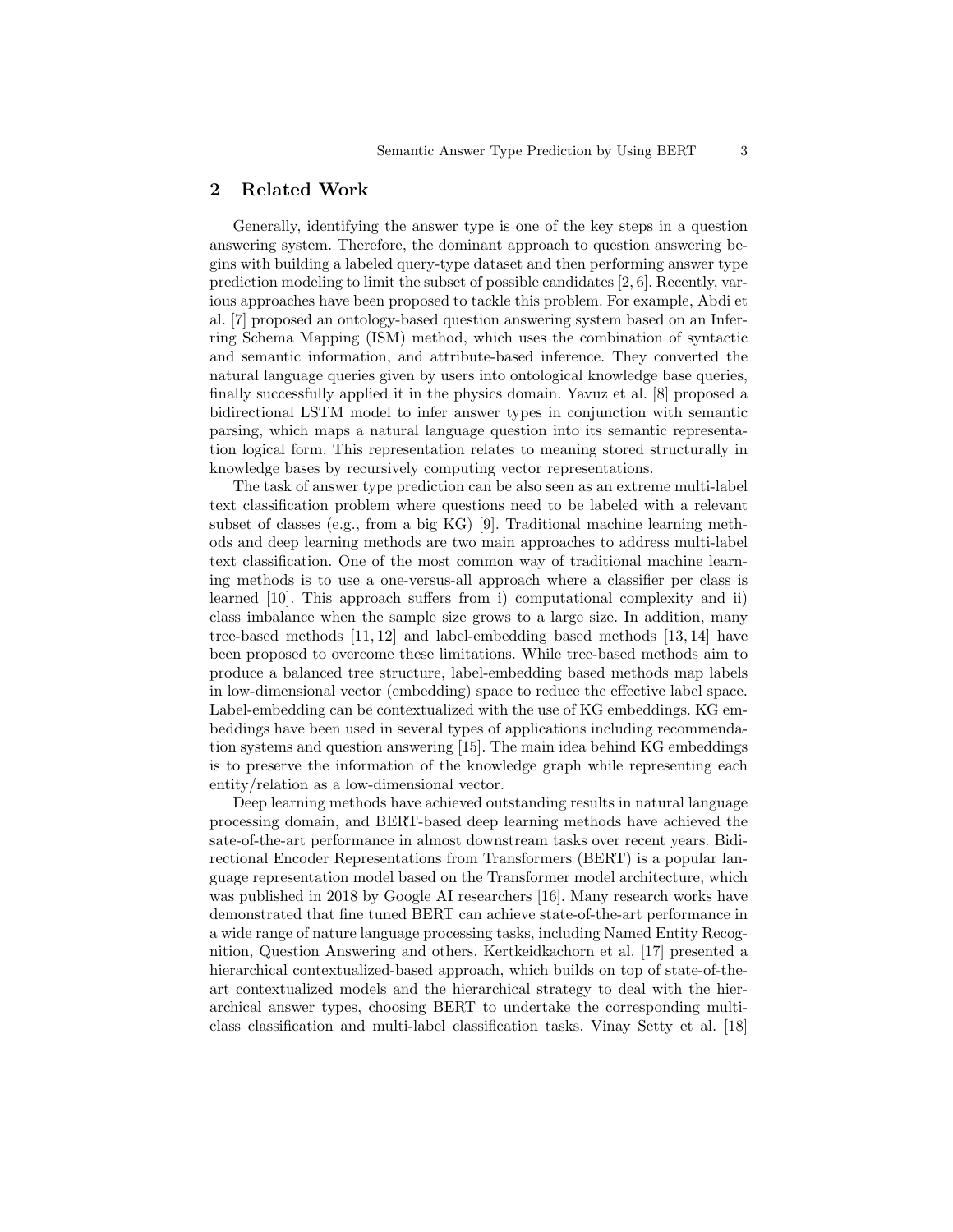proposed a two-phase solution for SMART Task, BERT for high-level category classification, and X-BERT (a variant of BERT) to model the type prediction task as an extreme multi-label text classification (XMC) problem. Their findings suggest that X-BERT for extreme multi-label classification clearly outperform retrieval-based approaches. In addition, the authors in [20] used BERT-classifier for answer type prediction, and applied a reward function based on a class hierarchy to predict resource classes. The reward function re-ranks the top class and its children obtained from the BERT-classifier to favor more specific classes (deeper classes in the hierarchy). Their method ranked 2nd in the SMART 2020 challenge and achieved an NDCG@5 of 77.7%.

#### 3 Datasets

We have used the dataset provided by the SMART challenge for the ISWC 2021. The challenge contains questions and answer types from two ontologies: DBpedia and Wikidata. Each dataset is structured as JSON format and labeled with classes of the target ontology (i.e. DBpedia or Wikidata ontology). Here, we focused on only the DBpedia dataset. The train dataset in DBpedia contains 43,554 questions with the categories being 36,886 resource, 4,530 literal and 2,138 boolean questions. Each sample question has a identifier, text in English, an answer category and several answer types. Answer category takes just one target value for one question and answer type could be a list of types where types are ordered according to the level of DBpedia ontology hierarchy. For the boolean category questions, the answer type is always boolean. If the category of a question is literal, then the answer type will be either number, string or date. The questions with resource categories are labeled with a list of fine-grained classes from the DBpedia ontology(∼760 classes), the relations among answer types are organized hierarchically as shown in Figure 1. Considering a question with the following list of answer types ("dbo:Location", "dbo:Place", "dbo:PopulatePlace", "dbo:Place", "dbo:Settlement", "dbo:City" and "dbo:Capital"), the most general type would be "dbo:Location" and most specific type would be "dbo:Capital" according to the DBpedia class hierarchy. The class distribution of the DBpedia dataset, which is shown Figure 2 has a long-tail distribution.

### 4 Methodology

We propose a two-stage workflow to address the Semantic Answer Type Prediction Task (SMART), demonstrated in Figure 3. The workflow starts with building a classifier that predicts the category of the question (Referred as Task 1 in challenge). For prediction of the question categories, we model the problem as a multi-class classification problem to predict one of the extended categories (boolean, number, string, date, and resource) from question text by fine-tuning the BERT classifier. This is process is threefold: 1) If the classifier returns "boolean" for the category then the answer type is returned as *boolean*;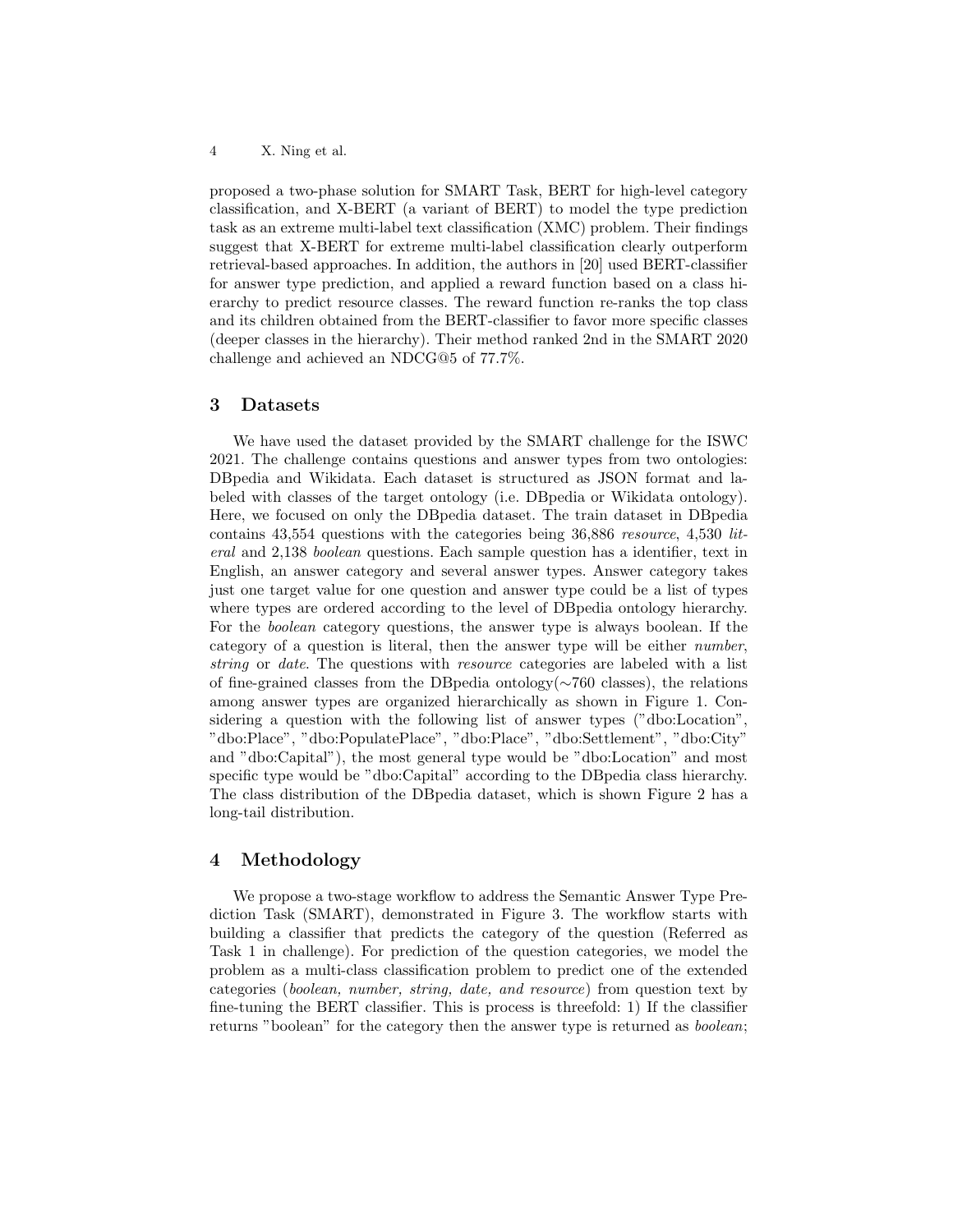

Fig. 1. Hierarchical answer types in "resource" category



Fig. 2. Answer type distribution for DBPedia dataset. (Types more than 200 samples.)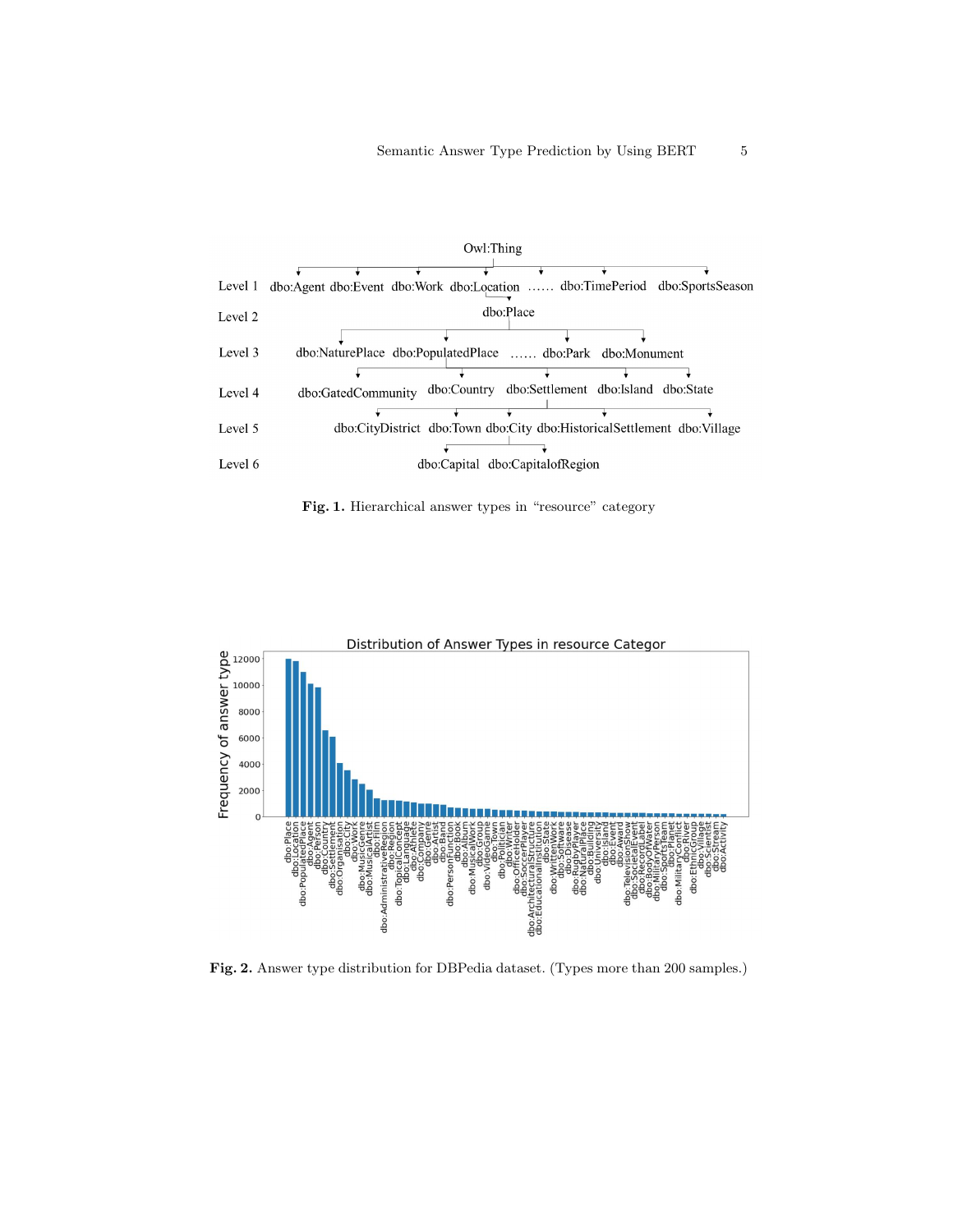

Fig. 3. Workflow for answer type prediction of our proposed method

2) if the classifier predicts "string", "date" or "numeric" , then these will be used as predicted answer types and the category will be set to literal; 3) finally if it returns "resource", then we apply a rule-based ranking which combines another two classifiers to predict fine-grained types (Task 2).

We use two BERT-based classifiers to predict general types and specific types for each question in the resource category, respectively. A rule-based ranking strategy that combines the predictions from both classifiers is employed. Finally, we output the top  $k(k=10)$  answer types with the highest scores from the candidate set as the final result.

#### 4.1 Answer category prediction

In this paper, we consider following five categories as high-level categories: boolean, number, string, date, and resource. Since in the SMART challenge dataset, a question can belong to one of the three categories: boolean, literal, and resource. As boolean category questions are referred to as confirmation questions due to the fact that only 'yes' or 'no' is given as an answer type, so there is no further classification for this category of questions. Literal questions can be a number, string or date type.

To identify question categories, we fine-tune a BERT model using the Hugging Face PyTorch implementation [20]. The reason for choosing the BERT model is that BERT has shown outstanding performance on many text classification tasks.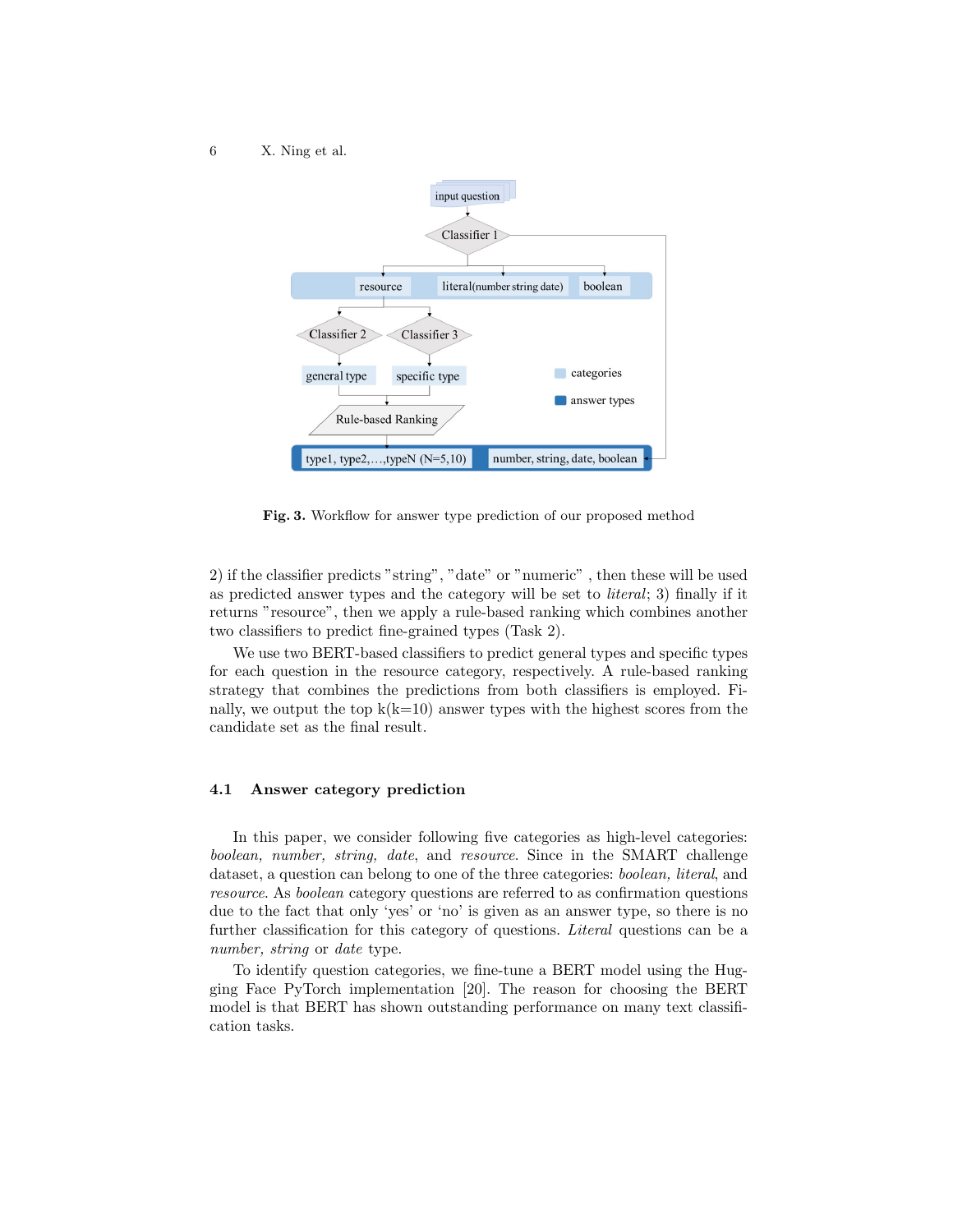#### 4.2 Resource Answer Type Prediction

The prediction of the answer type of questions in the resource category is a more fine-grained (and thus more challenging) classification problem, because of the large number of types that a question can be classified to. Thus, it is not effective to train a classifier on all the ontology classes. It is well known that most questions in the resource category have several answer types ranging from the specific to the general, according to the semantic hierarchy of the ontology. Due to the large number of possible labels, we used the ontology hierarchy of DBpedia KG to reduce the number of possible types to the most general answer types and the most specific answer types for each question and to capture the hierarchical relationship between answers. We also used BERT to train the classifiers for top-level types (general sub-types) and bottom-level types (specific sub-types). There are 30 classes used in the general type classification task and 287 classes used in the specific type classification task, with corresponding accuracy scores of 0.979 and 0.889 for each classifier on the validation set.

#### 4.3 Rule-based Ranking

We ensemble the two BERT models by combining the predictions made for each question (generic and specific answer types) and the corresponding probabilities. The goal is to increase the accuracy of the specific answer type classifier by incorporating the output of the general type classifier. To this end, we designed two ranking rules:

Rule 1: Boost the probability of the predicted type that lie below the top type. Specifically, the degree of boost to probability of each type is measured by the depth of the type in the hierarchy. The formula for updating the score of a specific type is:

$$
score(s) \leftarrow p(s) + p(g) * \frac{d_c}{d_{max}},
$$
\n(1)

where s denotes the specific answer type,  $g$  denotes the generic answer type,  $p(q)$  and  $p(s)$  represent the probability of the predicted generic answer type and specific answer type respectively,  $d_c$  is the depth of class c in the hierarchy, while  $d_{max}$  is the maximum depth of the ontology (6 for DB pedia). This means that, after applying normalization and adding the probability on the output of the model, the top class can be a sub-class that was originally ranked below a more general class.

Rule 2: We assume that if any two predicted answer types are sub-classes of a parent type, the parent type should be included in the answer list. If two types in top N highest prediction probability share a parent type, we will consider the parent type as one of the answer type, then add this to the list of answer types and calculate the probability of the parent type with the following formula

$$
score(s_p) \leftarrow \frac{p(s_1) + p(s_2)}{d_{max}},\tag{2}
$$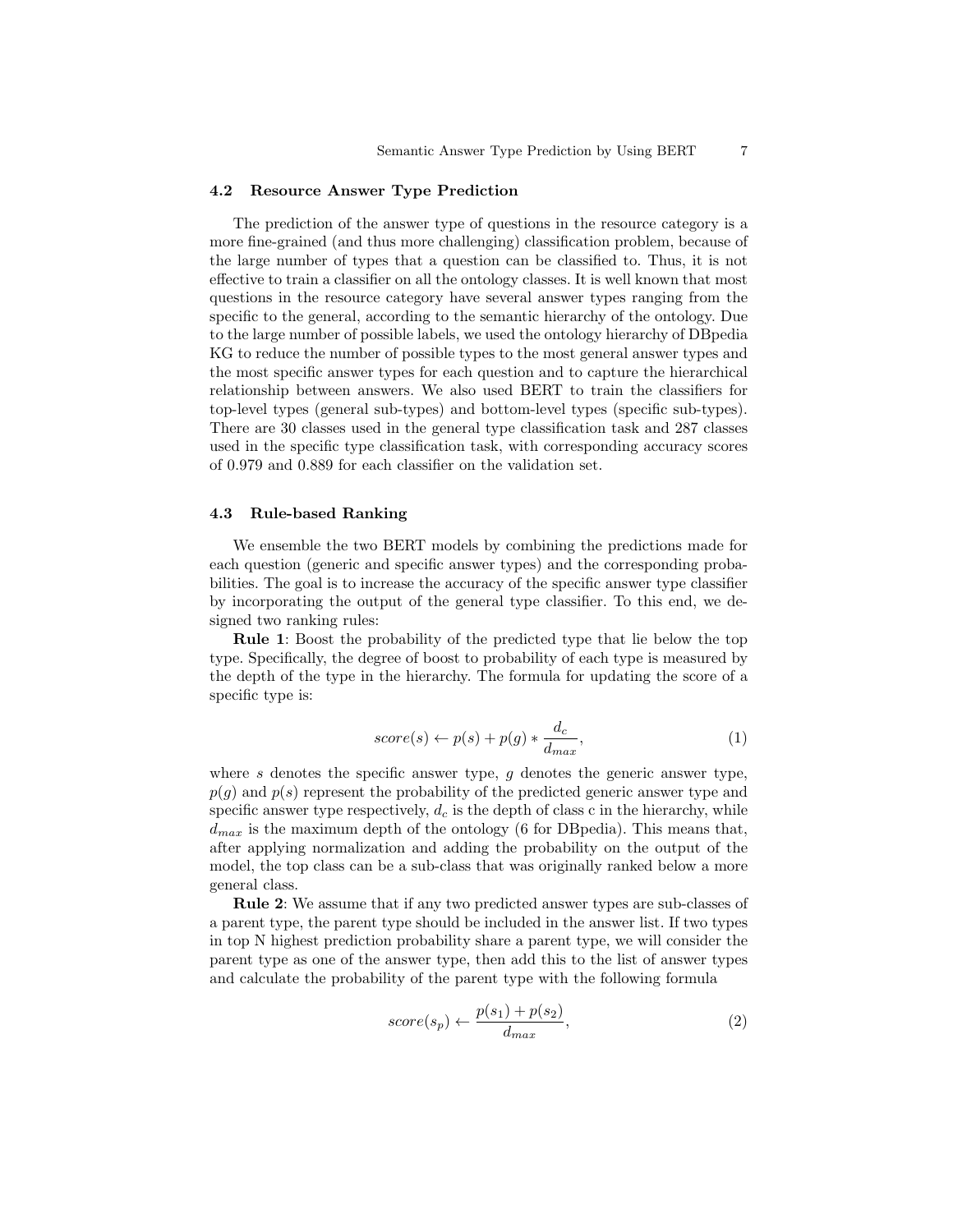where  $s_p$  denotes the parent type,  $p(s_1)$  and  $p(s_2)$  represent probabilities of predicted answer type respectively. This relation combines every pair of answer types in the predicted specific answer type set.

## 5 Experiments

#### 5.1 Settings

We implement the contextualized word embedding-based BERT model by using the Hugging Face repository. We randomly split the dataset into three parts, 80% for training model, 10% for model validation, 10% for test and error analysis. Next, we manually tune the hyper-parameters then test on the validation set to find a reasonable set of hyper-parameters. In addition, we set the hyperparameters as follows: batch size: 32, learning rate: 5e-5, optimizer: Adam, epochs: 5. Finally, according to the performance on validation dataset, we pick the best classifiers in 5 epochs and combine them as final model, and apply the final model in predicting the test dataset of the SMART challenge and submit the results.

#### 5.2 Evaluations

We adopt the following evaluation metrics. One key performance metric is the accuracy score, which is the percentage of questions that have been classified in the correct category. To evaluate type answer classification models, Lenient Normalized Discounted Cumulative Gain (NDCG@N) metric with a Linear decay [5] is employed. Specifically, only one predicted answer type in literal category can be either correct or incorrect. For a ranked list of top-N predicted answer types in resource category, NDCG will give 0 if none of the predicted answer types are in ground truth answer types, and otherwise  $1 - d(t, t_q)/h$ , where h represents the maximum depth of the type hierarchy,  $d(.)$  is the distance between the predicted answer types  $t$  and  $t_g$  is the closest matching ground truth answer types in the type hierarchy.

### 6 Results

The results in Table 1 show that the fine-tuned BERT models perform with high accuracy for category classification. We hypothesize that due to the clear patterns which the models can learn, the high-level category classification is a fairly easy task. However, most mistakes occur for the resource category, which is the majority category in both datasets.

We have analyzed the errors made by our approach. First, we look at resource types where most errors occur. In Table 2, we show anecdotal examples of the mistakes made by our approach. The table lists the types found in the gold labels for the questions and the types predicted by the classifier. Most of these errors are due to irrelevant types returned in the result list. In several cases,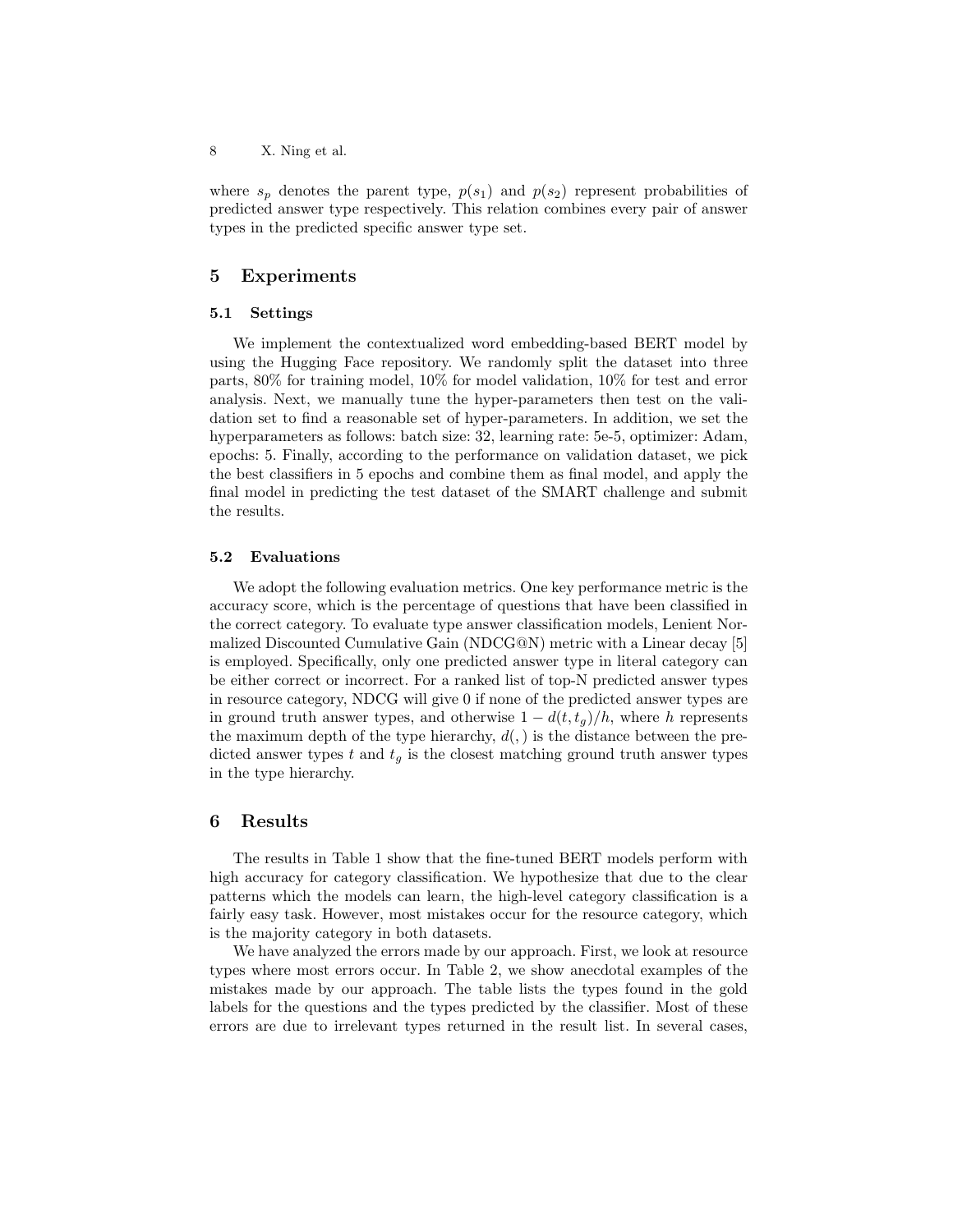Table 1. Evaluation results on final test dataset

| <b>Metrics</b>                                                                     | DBpedia |
|------------------------------------------------------------------------------------|---------|
| Accuracy (category prediction: boolean, literal, resource)                         | 0.985   |
| Lenient NDCG@5 with linear decay (literal/resource type prediction)                | 0.737   |
| Lenient NDCG@10 with linear decay (literal/resource type prediction) $\vert$ 0.702 |         |

the predicted labels contain the ground truth labels but place them at lower ranks, which affects the NDCG scores. In some cases, the predicted labels are appropriate, even they do not exactly match the gold labels. For example, the last question in Table 2 has only one ground-truth label that is not predicted by our model, but Agent and Person types in the prediction list are more likely to be correct types.

|                  | <b>Table 2.</b> Example questions from DB pedia with respective ground truth and |  |  |  |  |  |  |  |
|------------------|----------------------------------------------------------------------------------|--|--|--|--|--|--|--|
| predicted labels |                                                                                  |  |  |  |  |  |  |  |

| question                            | Ground Truth      | Predicted Labels             |  |  |  |
|-------------------------------------|-------------------|------------------------------|--|--|--|
|                                     |                   | dbo:Single'<br>'dbo:Work'    |  |  |  |
| What is the significance of artists | ['dbo:Single'     | 'dbo:Person'                 |  |  |  |
| of The Beatles' Story?              | 'dbo:MusicalWork' | 'dbo:MusicalArtist'          |  |  |  |
| 'dbo:Work'                          |                   | 'dbo:Award'                  |  |  |  |
|                                     |                   | 'dbo:Writer'                 |  |  |  |
|                                     |                   | 'dbo:TelevisionShow'         |  |  |  |
|                                     |                   | 'dbo:Album'                  |  |  |  |
|                                     |                   | 'dbo:Deity'                  |  |  |  |
|                                     |                   | 'dbo:RugbyPlayer']           |  |  |  |
|                                     |                   | ['dbo:Location'              |  |  |  |
| Name the islands that belong to     |                   | 'dbo:Country'                |  |  |  |
| the archipelago whose largest city  | ['dbo:Single'     | 'dbo:Mountain'               |  |  |  |
| is Papeete?                         | 'dbo:MusicalWork' | 'dbo:State'                  |  |  |  |
|                                     | 'dbo:Work'        | 'dbo:Church'                 |  |  |  |
|                                     |                   | 'dbo:City'                   |  |  |  |
|                                     |                   | 'dbo:Lake'                   |  |  |  |
|                                     |                   | 'dbo:Village'                |  |  |  |
|                                     |                   | 'dbo:River'                  |  |  |  |
|                                     |                   | 'dbo:Ocean']                 |  |  |  |
|                                     |                   | dbo:Agent                    |  |  |  |
|                                     |                   | 'dbo:Person'                 |  |  |  |
| Who did Laszlo Papp lose to?        | ['dbo:Activity']  | 'dbo:FormulaOneRacer'        |  |  |  |
|                                     |                   | 'dbo:Organisation'           |  |  |  |
|                                     |                   | 'dbo:AmericanFootballPlayer' |  |  |  |
|                                     |                   | 'dbo:SoccerPlayer'           |  |  |  |
|                                     |                   | 'dbo:HockeyTeam'             |  |  |  |
|                                     |                   | 'dbo:SoccerClub'             |  |  |  |
|                                     |                   | 'dbo:BaseballTeam'           |  |  |  |
|                                     |                   | 'dbo:Writer'                 |  |  |  |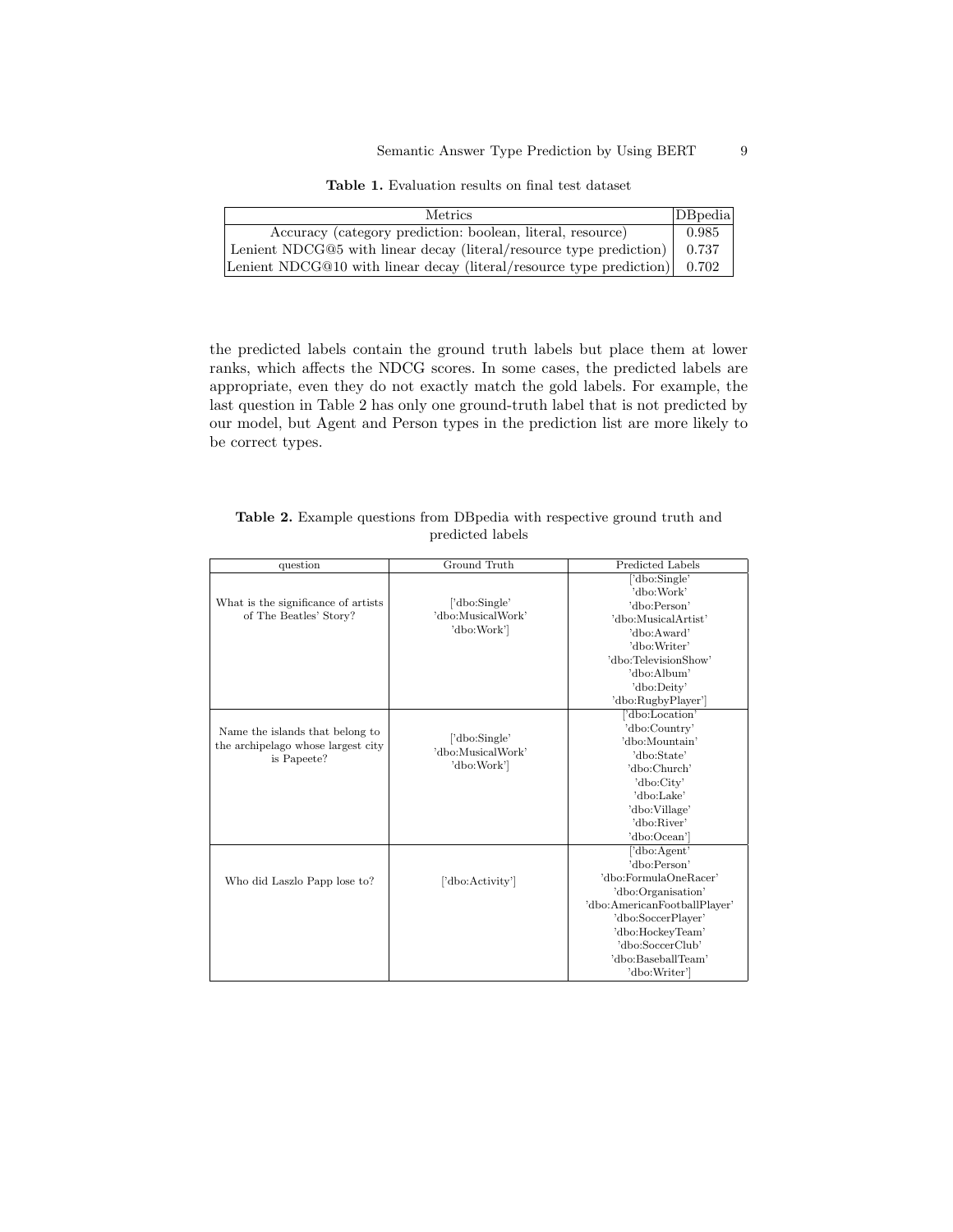## 7 Conclusions

We proposed a novel two-stage solution for SMART challenge of ISWC 2021, in which we model the problem as a set of sequence classification tasks, each one making use of a fine-tuned BERT classifier. Our two-stage solution shows a satisfactory performance and fine-tuning BERT can achieve competitive results than other classifiers. For the more fine-grained problem of answer resource type prediction (thus more challenging as the classes can be hundreds or thousands), we have proposed the enrichment of the BERT model with rule-based ranking strategies that consider the hierarchy of the ontology classes, favoring the more specific classes that are in the bottom of the DBpedia class hierarchy. The evaluation results demonstrated that the performance of the proposed method achieves 0.985 accuracy in predicting general answer category. The method scores 0.737 of NCDG@5 and 0.702 of NCDG@10 in recommending correct answer types for questions in the resource category. Our results suggest that the proposed ensemble method can predict answer types with a high accuracy by utilizing the underlying hierarchical relationship in the target ontology.